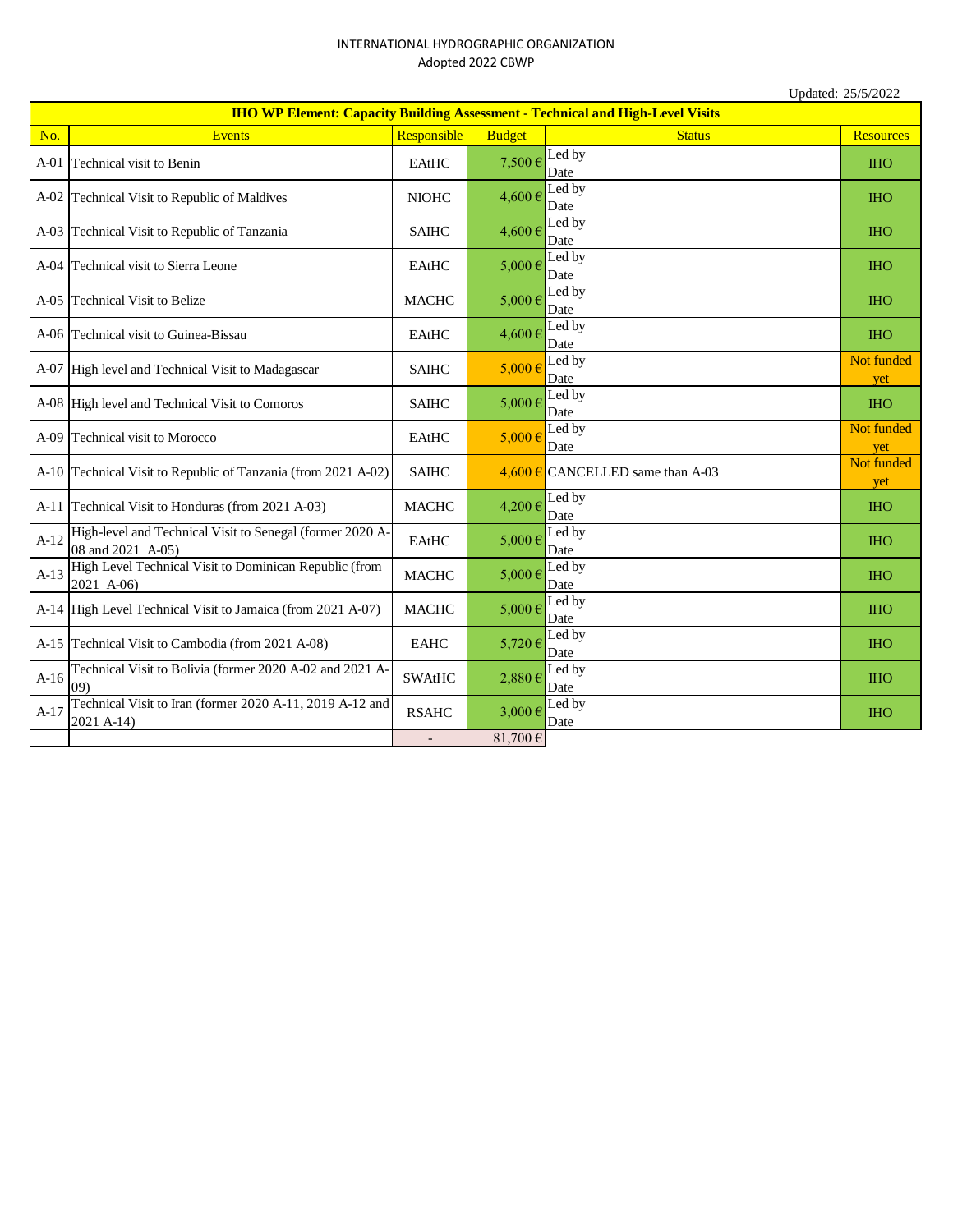## INTERNATIONAL HYDROGRAPHIC ORGANIZATION Adopted 2022 CBWP

|        | <b>IHO WP Element: Capacity Building Provision - Technical Workshops, Seminars, Courses</b>                                        |               |               |                                                             |                                 |  |  |
|--------|------------------------------------------------------------------------------------------------------------------------------------|---------------|---------------|-------------------------------------------------------------|---------------------------------|--|--|
| No.    | <b>Events</b>                                                                                                                      | Responsible   | <b>Budget</b> | <b>Status</b>                                               | <b>Resources</b>                |  |  |
|        | P-01 ROK Category "A" Programme                                                                                                    | Secretariat   | 100,749€      | Led by USM, Hattiesburg, USA<br>1 August 2022-1 August 2023 | <b>ROK</b>                      |  |  |
|        | P-02 ROK Category "B" Hydrographic Surveying Program                                                                               | Secretariat   | 338,603€      | Led by KHOA, Busan, ROK                                     | <b>ROK</b>                      |  |  |
| $P-03$ | <b>IHO-NF GEOMAC</b> (Geospatial Marine Analysis and<br>Cartography)                                                               | Secretariat   | 298,866€      | Led by UKHO, Tauton, UK<br>September-December 2022          | Nippon                          |  |  |
|        | P-04 Training for Trainers - Basic Hydrography                                                                                     | Secretariat   |               | $0 \in$ POSTPONED to 2023                                   | <b>ROK</b>                      |  |  |
| P-05   | Workshop on Disaster Response                                                                                                      | <b>SWPHC</b>  | 33,500€       | Led by<br>Dates                                             | <b>IHO</b>                      |  |  |
|        | P-06 Seminar on Raising Awareness of Hydrography                                                                                   | <b>NIOHC</b>  | 17,250€       | Led by<br>Dates                                             | <b>IHO</b>                      |  |  |
| $P-07$ | Bathymetric database management                                                                                                    | <b>SEPRHC</b> | $26,060 \in$  | Led by<br>Dates                                             | <b>IHO</b>                      |  |  |
|        | P-08 Workshop on MSDI Development & Implementation                                                                                 | <b>MBSHC</b>  | 17,200€       | Led by<br>Dates                                             | <b>IHO</b>                      |  |  |
| P-09   | MSI (training on establishment of MSI structure and basic<br>MSI procedure)                                                        | <b>MACHC</b>  | 26,665€       | Led by<br>Dates                                             | <b>IHO</b>                      |  |  |
| $P-10$ | Raising Hydrographic Awareness (for SAIHC Associate<br>and Non-Members)                                                            | <b>SAIHC</b>  | 16,750€       | Led by<br>Dates                                             | <b>IHO</b>                      |  |  |
| $P-11$ | Hydrography for Disaster Mitigation and Humanitarian<br>Support                                                                    | <b>EAHC</b>   | 22,360€       | Led by<br>Dates                                             | <b>IHO</b>                      |  |  |
| $P-12$ | Seminar on Raising Awareness of Hydrography                                                                                        | <b>SWAtHC</b> |               | $0 \in$ CANCELLED same than P-34                            | Not funded<br>yet               |  |  |
| $P-13$ | S-100 (training on assessment of status and execute step<br>by step with practical exercises)                                      | <b>SEPRHC</b> | $26,665 \in$  | Led by<br>Dates                                             | Not funded<br>yet               |  |  |
| $P-14$ | Seminar: Relationship with NAVAREA II and PCAs-<br>Risk assessment-Survey specification                                            | EAtHC         |               | $0 \in$ CANCELLED                                           | Not funded<br>yet               |  |  |
|        | P-15 Seminar on Raising Awareness of Hydrography                                                                                   | <b>MACHC</b>  | $33,000 \in$  | Led by<br>Dates                                             | Not funded<br>yet               |  |  |
|        | P-16 Introduction to Tides and Water Levels Workshop                                                                               | <b>SAIHC</b>  | $20,450 \in$  | Led by<br>Dates                                             | Not funded<br>yet               |  |  |
|        | P-17 Train for Training                                                                                                            | <b>SEPRHC</b> | 26,665€       | Led by<br>Dates                                             | Not funded<br>yet<br>Not funded |  |  |
|        | P-18 MBES Processing course (5 days)                                                                                               | <b>NIOHC</b>  | 29,000€       | Led by<br>Dates                                             |                                 |  |  |
|        | P-19 Nautical Paper Charts Quality Control (QC)                                                                                    | <b>SEPRHC</b> | 35,000€       | Led by<br>Dates                                             | Not funded<br>yet<br>Not funded |  |  |
| $P-20$ | Remote Workshop on the Implementation of LoTS and S-<br>121                                                                        | <b>MBSHC</b>  | $7,000 \in$   | Led by<br>Dates                                             |                                 |  |  |
| P-21   | MBES Processing course (5 days)                                                                                                    | <b>MACHC</b>  | 29,000€       | Led by<br>Dates                                             | Not funded<br>yet               |  |  |
|        | P-22 S-101 Workshop                                                                                                                | <b>SEPRHC</b> | 27,820€       | Led by<br>Dates                                             | Not funded<br>yet               |  |  |
|        | P-23 S-102 Workshop                                                                                                                | <b>SEPRHC</b> | 27,820€       | Led by<br>Dates                                             | Not funded<br>yet               |  |  |
|        | P-24 Seminar on S-57 to S-101 Transition                                                                                           | <b>EAHC</b>   | $20,700 \in$  | Led by<br>Dates                                             | Not funded<br>yet               |  |  |
|        | P-25 MBES Processing course                                                                                                        | <b>SWAtHC</b> | $15,400 \in$  | Led by<br>Dates                                             | Not funded<br>yet               |  |  |
|        | P-26   MSDI and Data Management Workshop                                                                                           | <b>SWAtHC</b> | 14,600€       | Led by<br>Dates                                             | Not funded<br>yet               |  |  |
| $P-27$ | <b>Basic ENC production Course</b>                                                                                                 | SWAtHC        | 15,800€       | Led by<br>Dates                                             | Not funded<br>yet               |  |  |
|        | P-28   MSI Regional Workshop (from 2021 P-06)                                                                                      | <b>SWPHC</b>  | 34,400€       | Led by<br>Dates                                             | <b>IHO</b>                      |  |  |
| $P-29$ | Technical Workshop on Hydrographic Governance (from<br>2021 P-07)<br>IWIST (training on establishment of IWIST structure and basic | <b>SWPHC</b>  | 33,500€       | Led by<br>Dates                                             | <b>IHO</b>                      |  |  |
|        | P-30  MSI procedure) (FORMER 2020 P-08 and 2021 P-07)                                                                              | <b>NIOHC</b>  | 22,120 €      | Led by<br>Dates                                             | <b>IHO</b>                      |  |  |
| P-31   | MSI Course (from 2020 P-37 with updated costing and<br>from 2021 P-09)                                                             | <b>SAIHC</b>  | 20,580€       | Led by<br>Dates                                             | <b>IHO</b>                      |  |  |